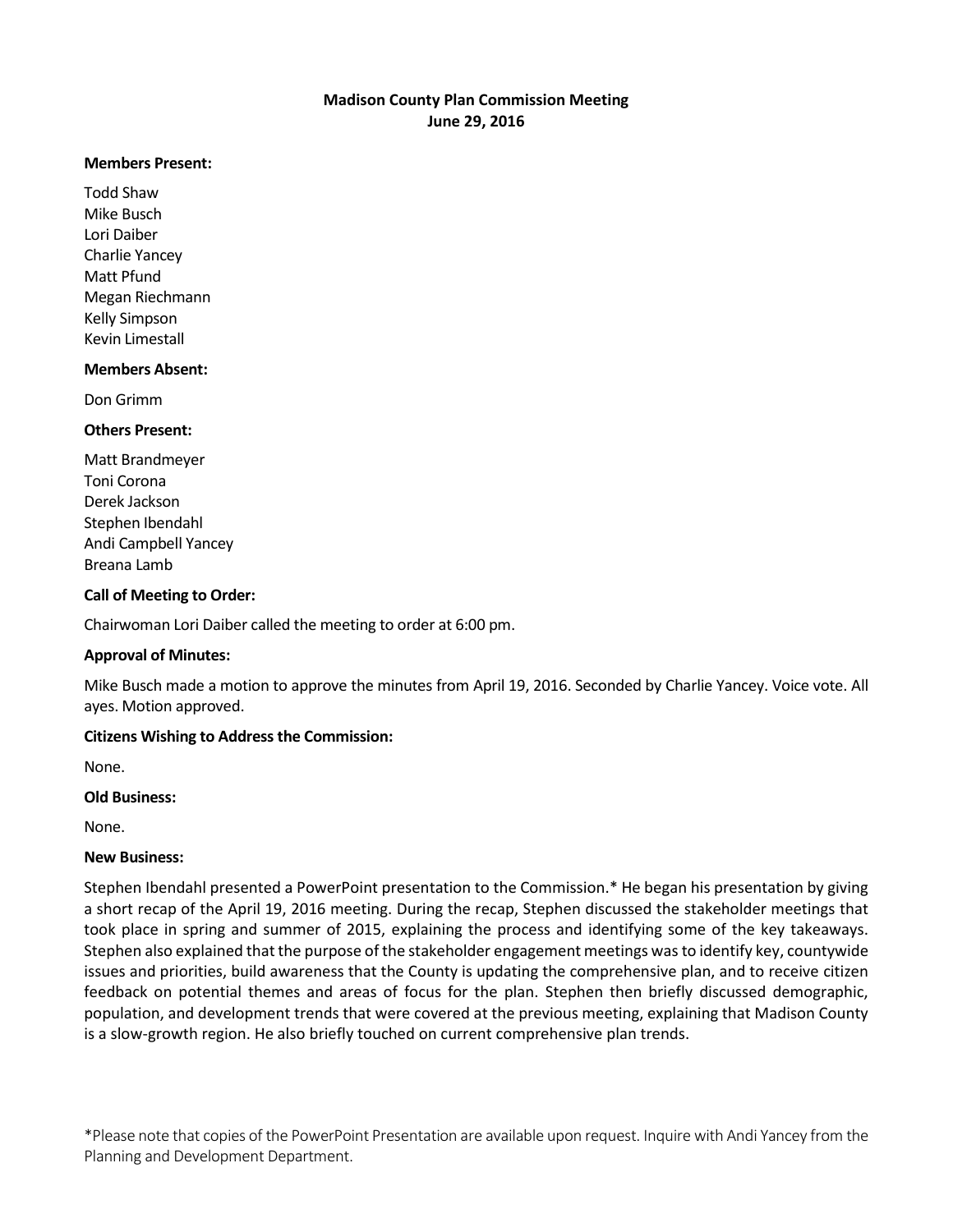Stephen moved on from the meeting recap to discuss the results from the Plan Commission survey. Stephen stated that some of the most prevalent responses for why people enjoy living in Madison County were location (proximity to St. Louis), access to services, education, and the County's "small town feel". Stephen explained that the major growth and development concerns revealed through the survey included increased traffic congestion, infrastructure maintenance and funding, increase in flooding and stormwater issues, increase in vacant or underutilized lots, and a higher cost of living. Stephen presented each of the survey questions and responses and discussed their implications on comprehensive planning, especially in regard to forming goals and objectives and determining the scope of the plan.

Following the survey discussion, Matt Brandmeyer discussed private sewage within the County. Matt explained that he had hoped to have some additional maps and data for the Commission, but that there was a delay due to the difficulty in collecting and analyzing such a large amount of data. Matt stated that the department is attempting to collect and map every private sewage complaint generated within the County. He explained that there are over 40,000 private sewage systems located within Madison County, and that some of the decisions made in the past have led to some big issues that the County is currently trying to overcome. Matt presented several examples of subdivisions with private sewage and drainage issues. Matt explained that inadequate lot sizes, high water tables, outdated and undersized systems, and lack of homeowner education on system maintenance have contributed to many of the challenges we now face. He also touched on some of the issues presented by common collector lines, which are now prohibited, and poor drainage infrastructure within established subdivisions.

Matt stated that oversight for private sewage systems is completely complaint driven, so many issues are never discovered. He stated that in some instances, private sewage problems were causing homes in the County to depreciate in value, which is the last thing we want since one of the goals of planning is to preserve and improve property values. Matt moved on to discuss a lack of alternatives, explaining that there is a demand for growth in areas of the County but development should be pushed toward municipalities where public sewers can be provided. Matt stated that 30-40% of new homes are being built in the County, and, as it stands, the County is competing with municipalities which has a negative impact on their revenue funds. Matt explained that the current pattern of growth, with its dependence on private sewage, is simply not sustainable.

Matt asked Toni Corona, Director of the Madison County Health Department, if she had anything to add. Toni talked about the effects of 500 gallons of treated effluent discharge (that's assuming it's treated, if the effluent is not treated properly it could be raw sewage). Toni stated that the effluent causes many nuisances and is the perfect breeding ground for disease-spreading mosquitos. Matt stated that he would have additional data within a few months for the Commission to review. Matt concluded by stating that while private sewage is a problem within the County, not *all* private sewage is bad, but that it must not be used as an avenue for unincorporated growth. Megan Riechmann added that she thinks part of the solution is owning the knowledge of where we live and the quality of soil in which many of these systems are being placed, explaining that many of these soils do not drain well.

Stephen Ibendahl moved the presentation forward to discuss growth management best practices. Stephen explained preemptively that many of the growth management practices he would be discussing may not be appropriate for the County, but he wanted to give an overview of what other areas are doing to manage growth. Stephen divided the growth practices into three categories: voluntary, state growth regulations, and local regulations. Stephen introduced Urban Growth Boundaries, Transfer of Development Rights, Conservation Easements, Concurrency/Adequate Public Facilities, and Land Use Controls as means of guiding and managing growth. Stephen explained that UGB's were probably the least applicable to the County while Land Use Controls were the most common means of managing growth. Stephen moved on to discuss existing policies and regulations within unincorporated Madison County, comparing and contrasting Madison County's practices to those of other Illinois counties. Matt stated that Kane and McLean County are doing a great job at managing growth, strongly discouraging growth in unincorporated areas and supporting their municipalities. Stephen stated that Kane County issues only 5 single-family dwelling permits per year while McLean County issues 10 single-family dwelling